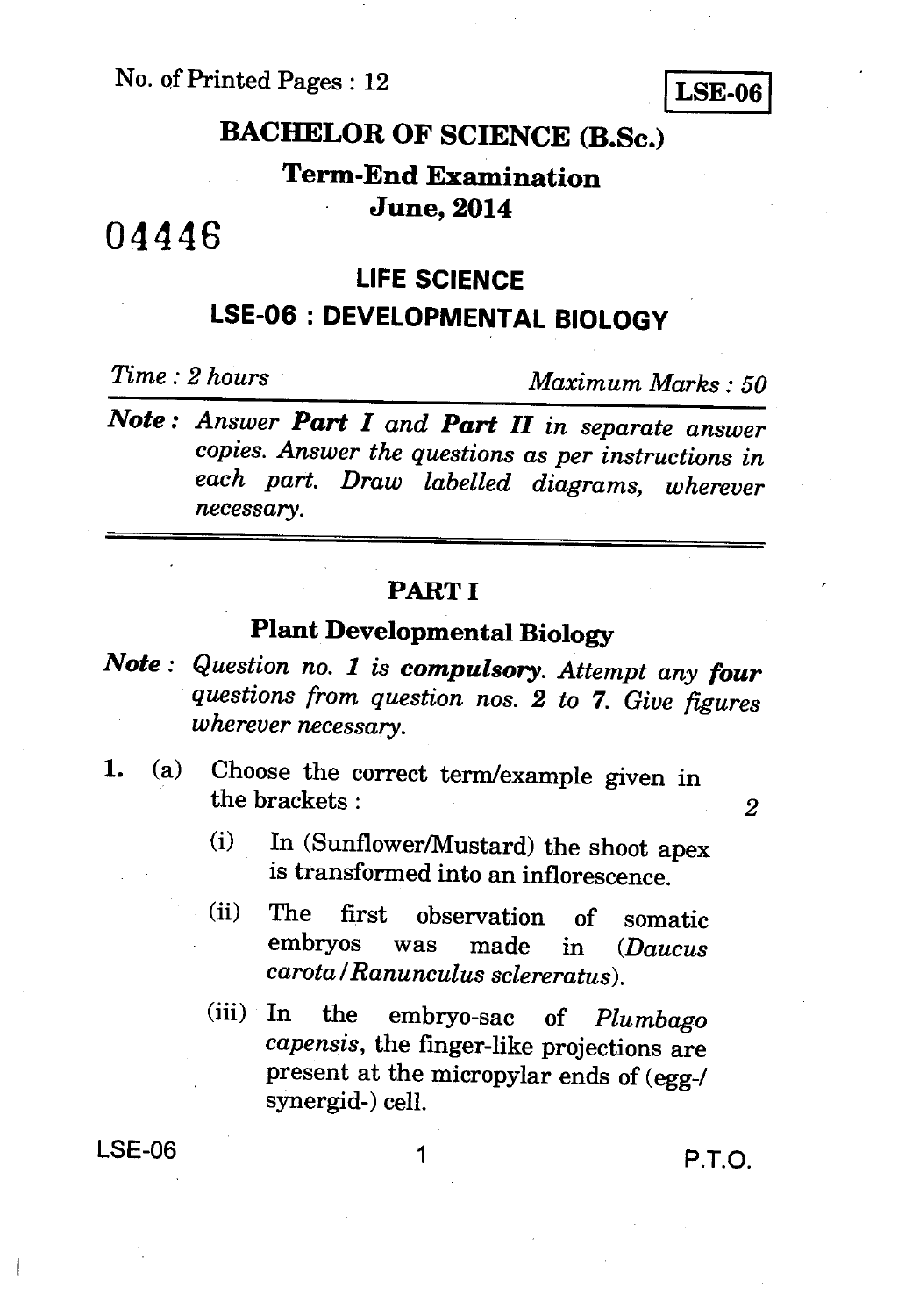- (iv) The ovule develops from a specialized region of ovary called (placenta/receptacle).
- (b) Fill in the blanks :  $2$ 
	- (i) When a barley grain is soaked in water, the phytohormones  $\tilde{\mathbf{v}}$ are released from the scutellum of embryo.
	- (ii) Auxin, indole-3-acetic acid was isolated from the fungus,
	- (iii) The fusiform initial cells form secondary xylem by \_\_\_\_\_\_\_ cell divisions.
	- (iv) Cork is valuable because it is to water and gases.
	- (c) Write the technical terms for the following statements :
		- (i) The pollination that occurs between two flowers of the same plant.

 $\boldsymbol{\mathit{1}}$ 

 $\overline{1}$ 

(ii) A dehiscent, pod-like fruit that splits open on the ventral side.

**LSE-06 2**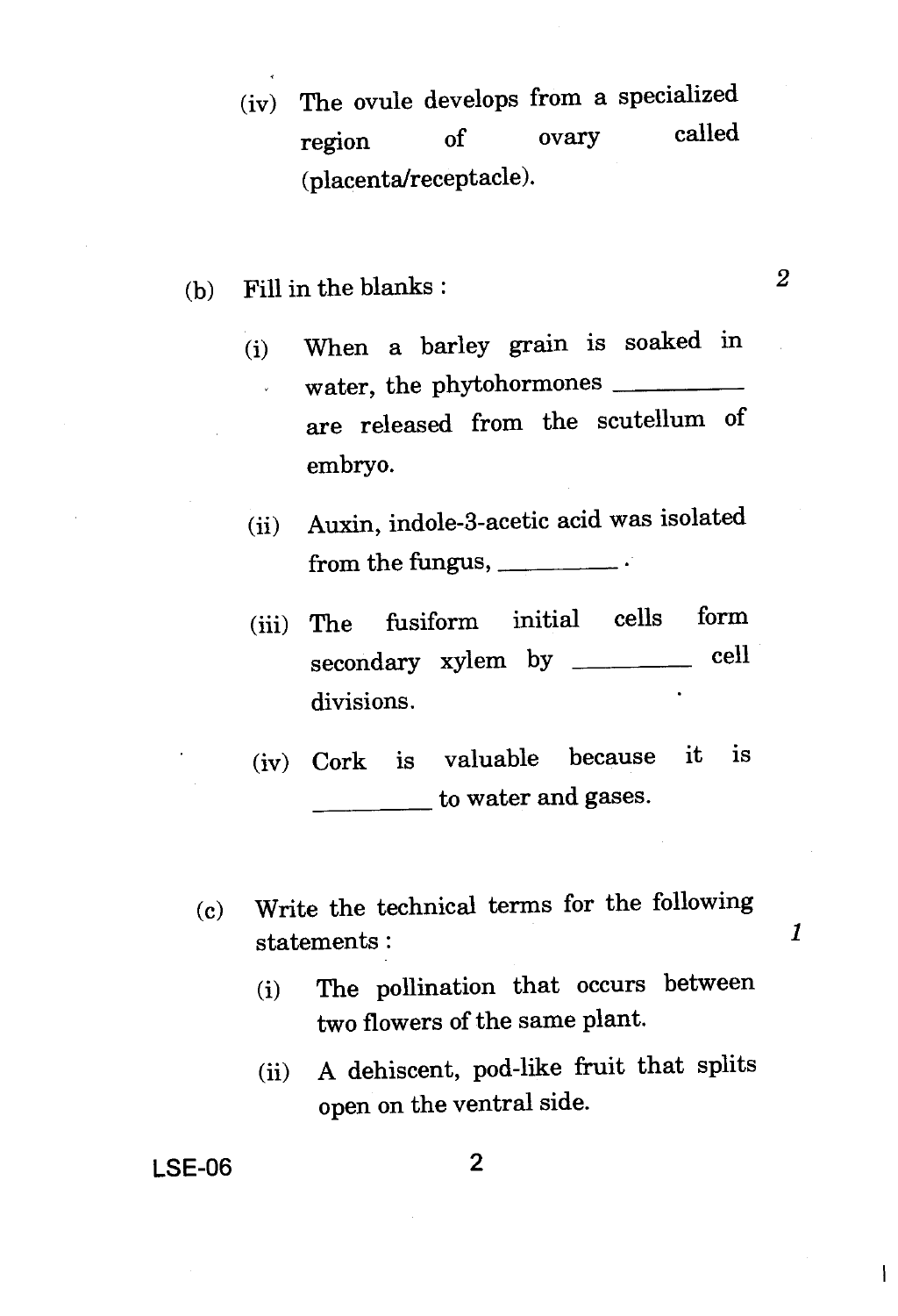- **2.** Describe briefly the events of secondary growth in a typical dicotyledonous stem.
- **3.** What is meant by the term incompatibility ? Comment on its biological significance and describe any two methods to overcome it. *1+2+2=5*
- **4.** Write short notes on any *two* of the following
	- (a) Clonal propagation
	- (b) Nucellar polyembryony
	- (c) Functions of synergids
	- (d) Heartwood and Sapwood
- **5.** Briefly discuss the different modes of dispersal of seeds.
- **6.** Define phototropism. With the help of labelled diagrams only, depict the experiments of Darwin, Boysen-Jensen, Paal and Went that led to the discovery of Auxins. *1+4=5*
- *7.* (a) Discuss the role of stigma in fertilization. *2* 
	- (b) Discuss the physiological effects of gibberellins in plants. 3

**LSE-06** 3 **P.T.O.** 

 $2\frac{2}{2} \times 2=5$ 

5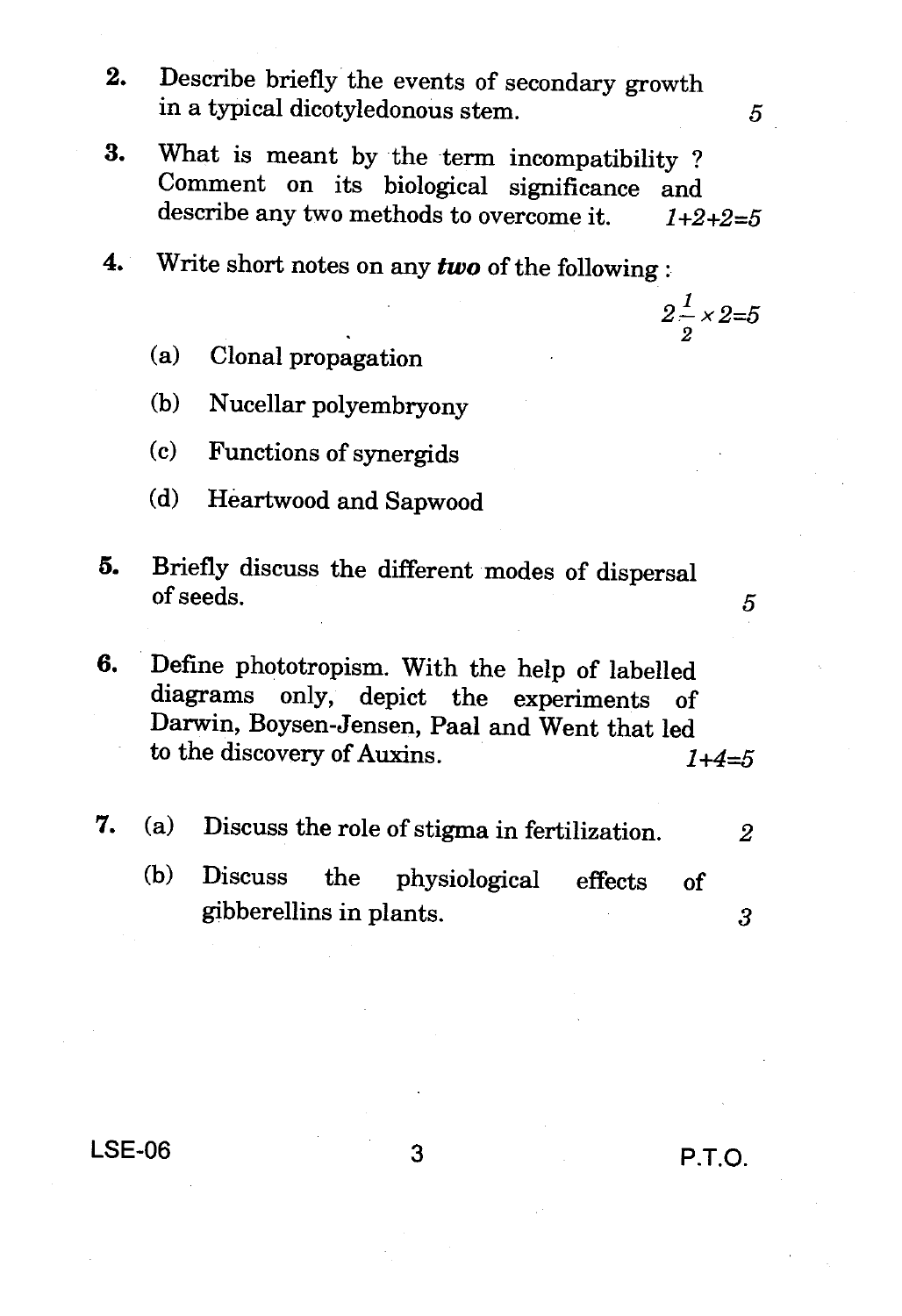#### **PART II**

### **Animal Developmental Biology**

- *Note : Question no. 8 is compulsory. Attempt any four questions from question nos. 9 to 14. Give figures wherever necessary.*
- **8.** (a) Fill in the blanks with appropriate words :

 $\frac{1}{2}$  *x* 4=2 *2* 

- (i) The process of formation of ovum from oogonial cells that are formed in the ovary from primordial germ cells is  $termed$  as  $\_\_\_\_\_\_\_\_\$ .
- (ii) In vertebrates the extrinsic factor that regulates the growth of the entire body is called
- (iii) In human foetus some hair appears on the head and the skin is covered by downy hair in the \_\_\_\_\_\_\_ month of development.
- (iv) During cleavage, blastomeres divide by division.

**LSE-06 4**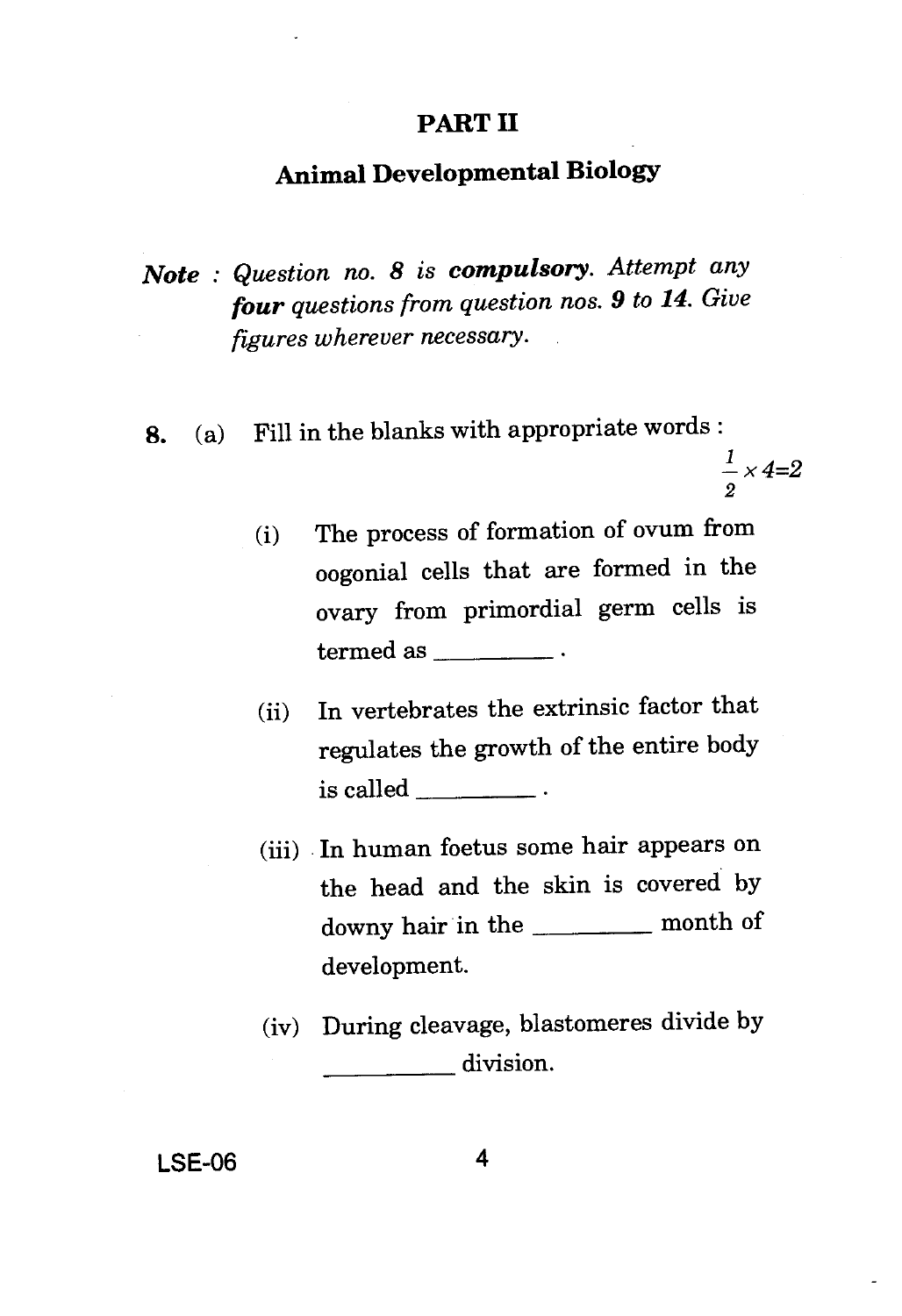|           | (b)<br>From which germ layer are the following                                                                                              |                           |
|-----------|---------------------------------------------------------------------------------------------------------------------------------------------|---------------------------|
|           | derived?<br>$\frac{1}{2}$ × 4=2                                                                                                             |                           |
|           | (i)<br>Lens                                                                                                                                 |                           |
|           | (ii)<br>Lungs                                                                                                                               |                           |
|           | (iii) Connective tissue                                                                                                                     |                           |
|           | (iv)<br>Digestive glands                                                                                                                    |                           |
|           | (c)<br>Define Neoteny.                                                                                                                      | 1                         |
| 9.<br>(a) | Describe the role of nerves in limb<br>regeneration of amphibians.                                                                          | 3                         |
| (b)       | Differentiate between<br>allometric<br>and<br>isometric growth.                                                                             | $\boldsymbol{2}$          |
| 10. (a)   | Explain the hormonal interaction in Insect<br>metamorphosis.                                                                                | 3                         |
| (b)       | Give any four differences between Normal<br>cells and Malignant cells.                                                                      | 2                         |
|           | 11. Describe the process of gastrulation upto the<br>formation<br><sub>of</sub><br>blastopore<br>$\mathbf{in}$<br>amphibian<br>development. | 5                         |
| 12. (a)   | Name the scientist who first proposed the<br>concept of embryonic induction.                                                                | $\boldsymbol{\mathit{1}}$ |
| (b)       | Describe the<br>importance<br>of<br>secondary<br>induction.                                                                                 | 4                         |
|           |                                                                                                                                             |                           |

 $\mathcal{I}_\mathrm{c}$ 

 $\label{eq:2.1} \frac{1}{\sqrt{2}}\left(\frac{1}{\sqrt{2}}\right)^{2} \left(\frac{1}{\sqrt{2}}\right)^{2} \left(\frac{1}{\sqrt{2}}\right)^{2} \left(\frac{1}{\sqrt{2}}\right)^{2} \left(\frac{1}{\sqrt{2}}\right)^{2} \left(\frac{1}{\sqrt{2}}\right)^{2} \left(\frac{1}{\sqrt{2}}\right)^{2} \left(\frac{1}{\sqrt{2}}\right)^{2} \left(\frac{1}{\sqrt{2}}\right)^{2} \left(\frac{1}{\sqrt{2}}\right)^{2} \left(\frac{1}{\sqrt{2}}\right)^{2} \left(\$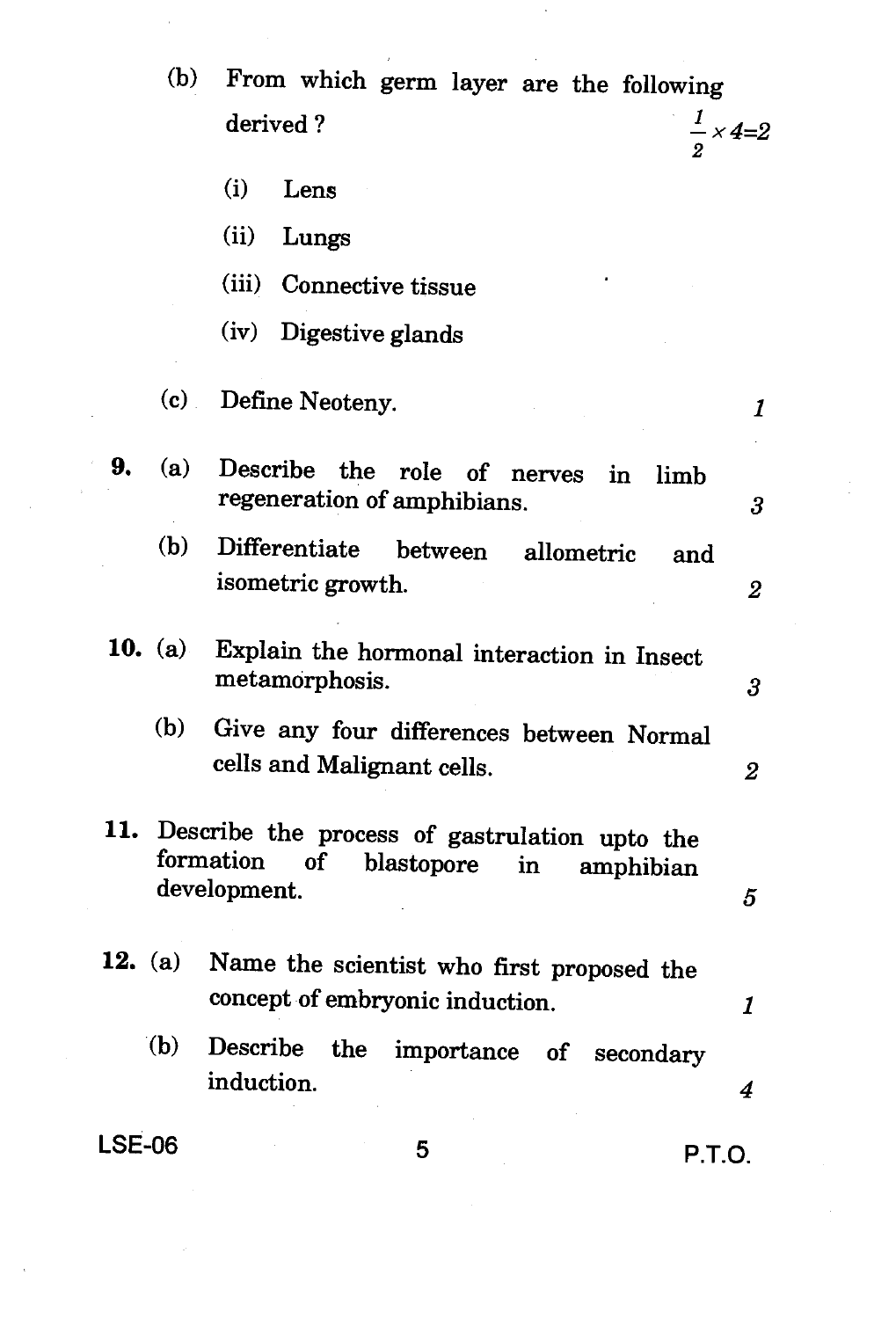- 13. (a) Explain the mechanism evolved by organisms to prevent polyspermy in eggs.  $3$ 
	- (b) Draw a well-labelled diagram of the<br>minimitive streak in chick embryo (no primitive streak in chick embryo description is required). 2
- 14. Write short notes on any *two* of the following :  $2\frac{1}{2} \times 2=5$ 
	- (a) Development of optic vesicles in vertebrate eye
	- (b) Implantation of blastocyst in human females
	- (c) Extracellular ageing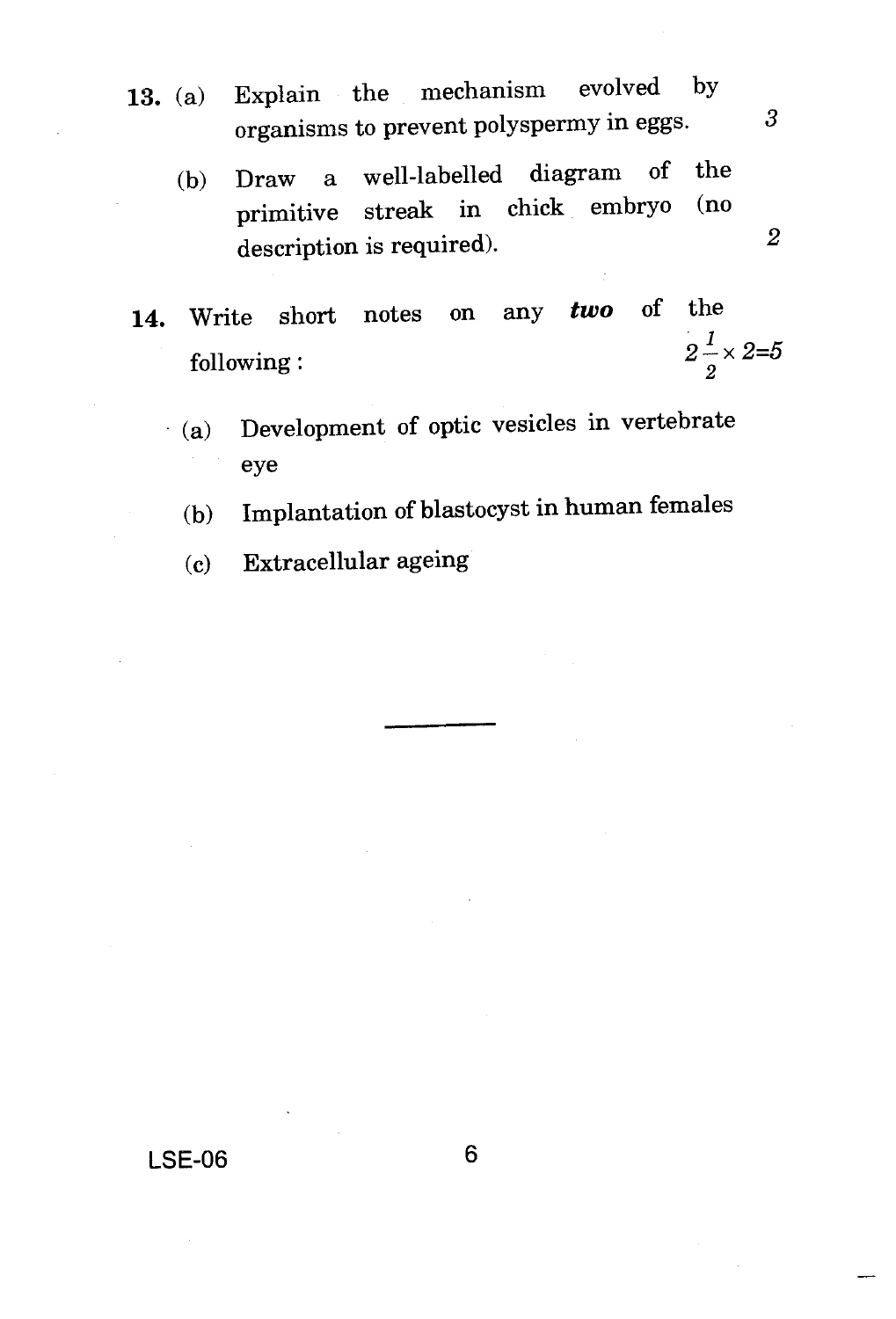#### एल.एस.ई.-06

विज्ञान स्नातक (बी.एस सी.)

सत्रांत परीक्षा

# जून, 2014

जीव विज्ञान

## एल.एस.ई.-06 : परिवर्धन जीव विज्ञान

समय : 2 घण्टे

अधिकतम अंक : 50

नोट : भाग I और भाग II के उत्तर अलग-अलग उत्तर पुस्तिकाओं में दीजिए । प्रश्नों का उत्तर प्रत्येक भाग में दिए गए अनुदेशों के अनुसार दीजिए । जहाँ भी आवश्यक हो, नामांकित आरेख बनाइए ।

#### भाग I

#### पादप परिवर्धन जीव विज्ञान

नोट : प्रश्न संख्या 1 अनिवार्य है । प्रश्न संख्या 2 से 7 में से किन्हीं **चार** प्रश्नों के उत्तर दीजिए । आवश्यकतानुसार चित्र भी बनाइए ।

(क) कोष्ठकों में दिए गए सही शब्द/उदाहरण चुनिए : 1.

- (सूरजमुखी/सरसों) में प्ररोह शीर्ष पुष्पक्रम में  $(i)$ बदल जाता है ।
- कायिक सबसे पहले (डॉकस  $(ii)$ भ्रूण *कैरोटा । रैननकुलस स्क्लरैटस*) में देखे गए थे ।
- प्लम्बैगो कैपेंसिस के भ्रूण-कोष में (अंड-/सहाय-)  $(iii)$ कोशिका के बीजांडद्वारी सिरों पर कई अंगुलीनमा प्रवर्ध होते हैं ।

 $\overline{7}$ 

**LSE-06** 

P.T.O.

 $\overline{2}$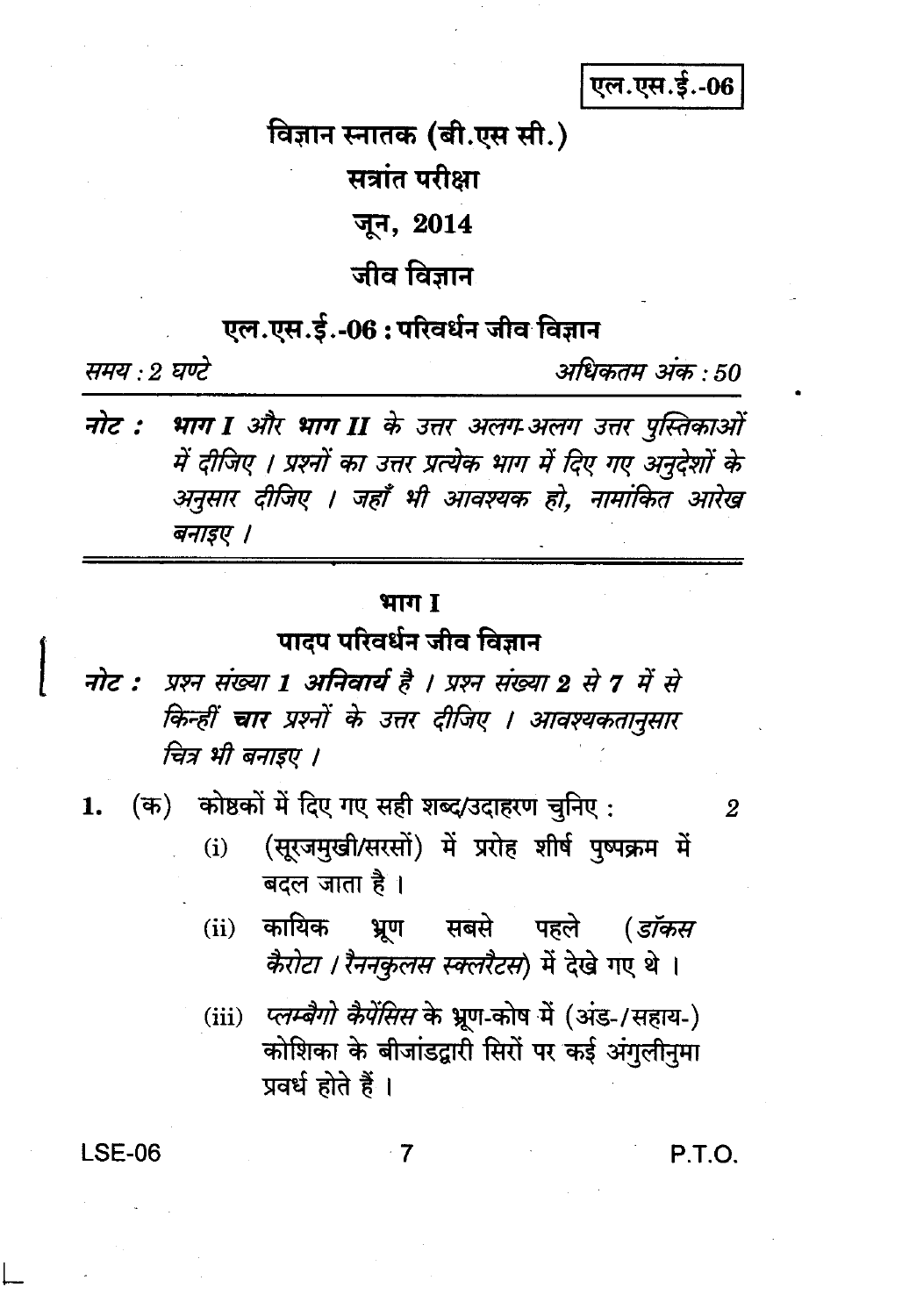(iv) बीजांड का विकास (बीजांडासन/धानी) नामक अंडाशय के एक विशिष्टीकृत भाग से होता है।

जौ का दाना जब पानी में भिगोया जाता है, तो  $(i)$ उसके भ्रूण के स्कुटेलम से \_\_\_\_\_\_\_\_\_ पादपहॉर्मोन निकलते हैं।

 $\boldsymbol{2}$ 

- ऑक्सिन, इंडोल-3-ऐसीटिक अम्ल \_\_\_\_\_\_\_\_  $(ii)$ कवक से पृथक्कृत किया गया था।
- (iii) आदि तर्कुरूप कोशिकाएँ \_\_\_\_\_\_\_ कोशिका विभाजनों द्वारा द्वितीयक ज़ाइलम बनाती हैं।
- $(iv)$  कॉर्क महत्त्वपूर्ण है क्योंकि यह तरलों (जल) और गैसों के लिए बाद है।
- निम्नलिखित कथनों के लिए तकनीकी शब्द लिखिए :  $(\pi)$  $\boldsymbol{I}$ 
	- एक ही पौधे के दो फूलों के बीच होने वाला  $(i)$ परागण ।
	- (ii) एक स्फुटनशील शिंब-नुमा (फलीदार) फल जो अभ्यक्ष भाग से खुलता है।

**LSE-06**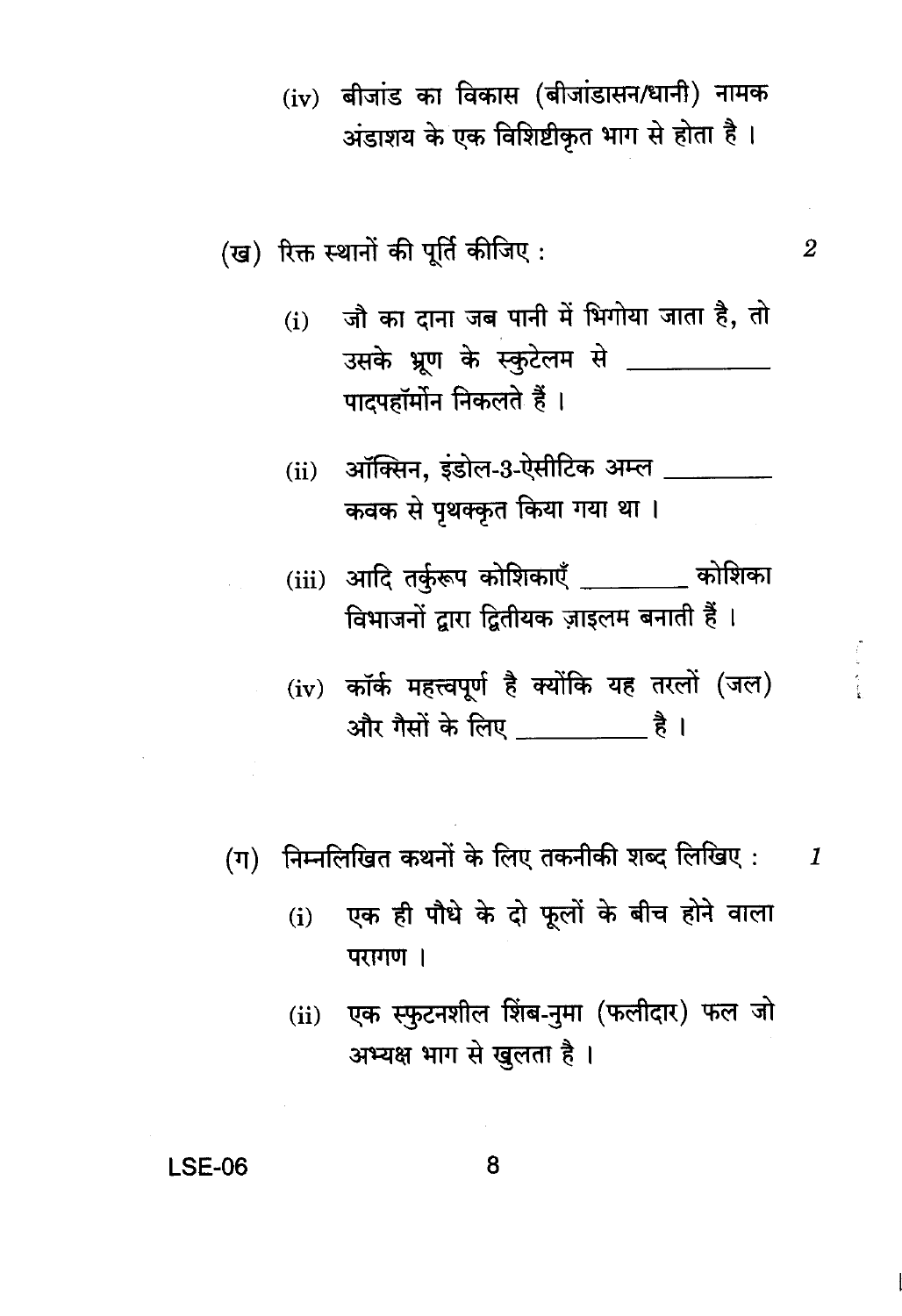- एक प्ररूपी द्विबीजपत्री तने में द्वितीयक वृद्धि की प्रमुख  $2.$ घटनाओं का संक्षेप में वर्णन कीजिए ।
- अनिषेच्यता से क्या अभिप्राय है ? इसके जीववैज्ञानिक महत्त्व 3. पर टिप्पणी कीजिए तथा इसे दूर करने की कोई दो विधियों का वर्णन कीजिए ।  $1+2+2=5$
- निम्नलिखित में से किन्हीं दो पर संक्षिप्त टिप्पणियाँ 4. लिखिए $:$  $2\frac{1}{2} \times 2=5$ 
	- (क) क्लोनी प्रवर्धन
	- (ख) बीजांडकायी बहभ्रणता
	- (ग) सहाय कोशिकाओं के प्रकार्य
	- (घ) अंतःकाष्ठ तथा रसदारु
- बीजों के प्रकीर्णन की विभिन्न विधियों की संक्षेप में विवेचना 5. कीजिए ।
- प्रकाशानुवर्तन की परिभाषा लिखिए। केवल नामांकित चित्रों 6. की सहायता से ऑक्सिन की खोज से सम्बन्धित डार्विन. बॉयसन-जेनसन, पाल तथा वेन्ट के प्रयोग दर्शाइए।  $1+4=5$
- (क) निषेचन में वर्तिकाग्र की भूमिका की विवेचना 7. कीजिए ।
	- (ख) पौधों में जिबरेलिन के शरीरक्रियात्मक प्रभावों की विवेचना कीजिए ।

**LSE-06** 

P.T.O.

5

5

 $\overline{2}$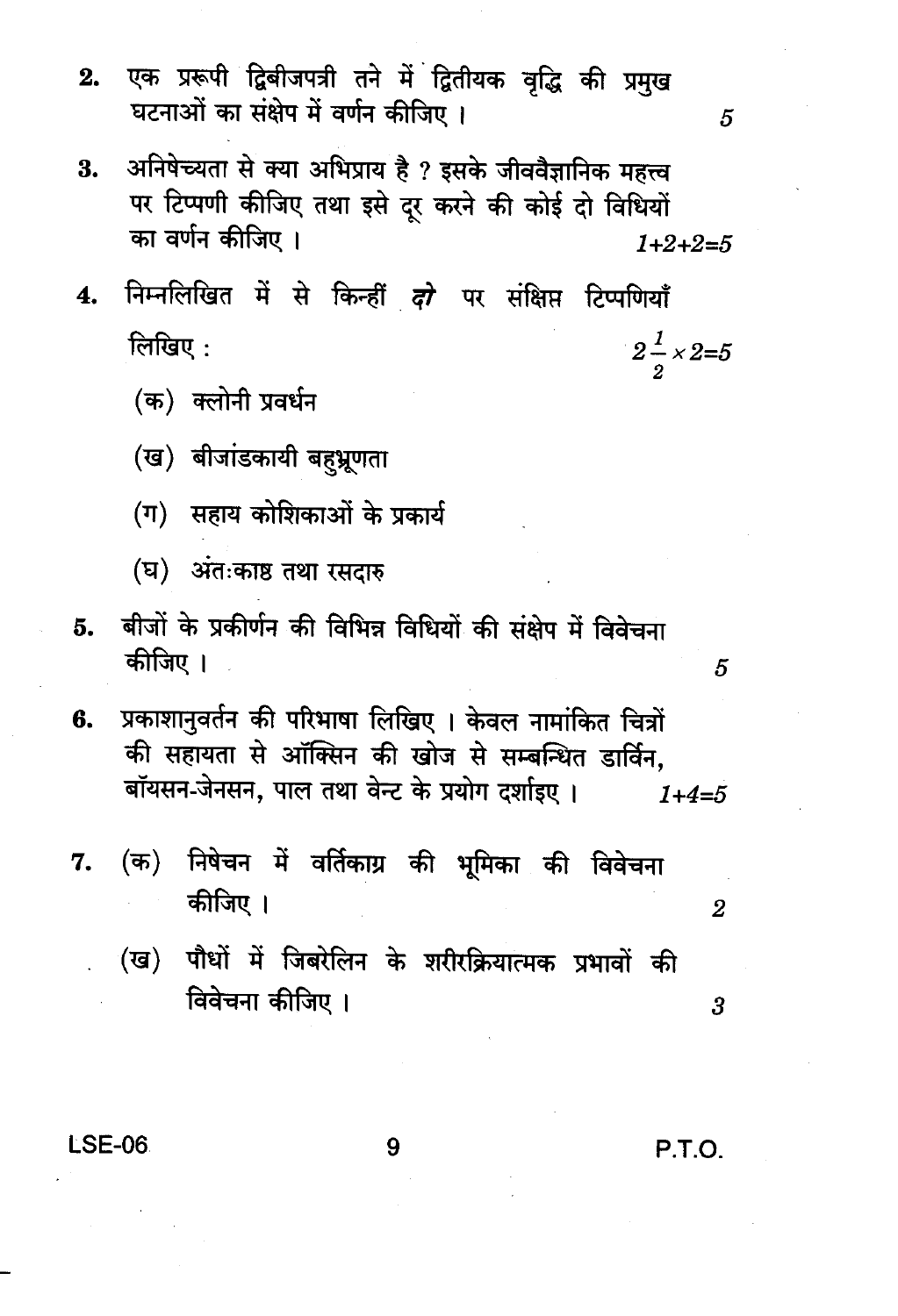# भाग II प्राणी परिवर्धन जीव विज्ञान

- नोट : प्रश्न संख्या 8 अनिवार्य है । प्रश्न संख्या 9 से 14 में से किन्हीं चार प्रश्नों के उत्तर दीजिए । आवश्यकतानुसार चित्र भी बनाइए ।
- 8. (क) उपयुक्त शब्दों द्वारा रिक्त स्थानों की पूर्ति  $\frac{1}{2} \times 4 = 2$ कीजिए:
	- अण्डाशय में आदि जनन-कोशिकाओं से निर्मित  $(i)$ अण्डजननी कोशिकाओं से अण्डाणु बनने की प्रक्रिया को कहते हैं।
	- (ii) कशेरुकियों में वह बाह्य नियंत्रण कारक जो सम्पूर्ण शरीर की वृद्धि का नियमन करता \_\_\_\_\_\_\_ कहलाता है।
	- (iii) मानव के गर्भस्थ शिशू के परिवर्धन के महीने में सिर पर कुछ बाल और त्वचा पर रोएँ आ जाते हैं।
	- (iv) विदलन के दौरान, ब्लास्टोमियर में  $\overline{\phantom{a}}$ द्वारा विभाजन होता है।

**LSE-06**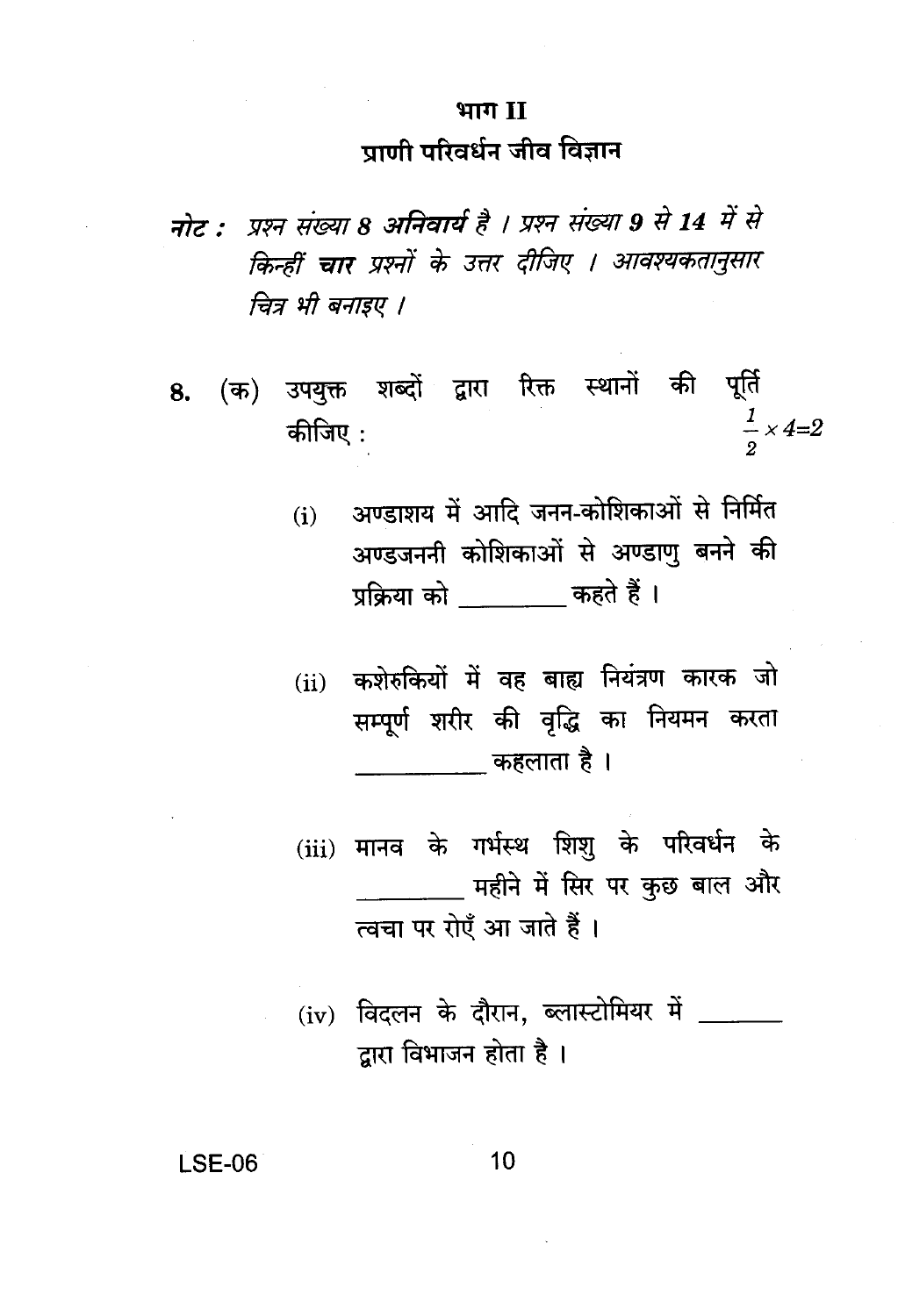|               |         | (ख) निम्नलिखित की व्युत्पत्ति किस जनन-स्तर से होती                                                                    |                            |
|---------------|---------|-----------------------------------------------------------------------------------------------------------------------|----------------------------|
|               |         | है ?                                                                                                                  | $\frac{1}{2} \times 4 = 2$ |
|               |         | लेन्स<br>(i)                                                                                                          |                            |
|               |         | $(ii)$ फेफड़े                                                                                                         |                            |
|               |         | (iii) योजक ऊतक                                                                                                        |                            |
|               |         | $(iv)$ पाचक ग्रंथियाँ                                                                                                 |                            |
|               |         | (ग)   चिरडिम्भता की परिभाषा लिखिए ।                                                                                   | 1                          |
| 9.            |         | (क) उभयचरों (ऐम्फिबियन प्राणियों) के पाद-पुनर्जनन में                                                                 |                            |
|               |         | ्तंत्रिकाओं की भूमिका का वर्णन कीजिए ।                                                                                | $\boldsymbol{\beta}$       |
|               |         | (ख)  सापेक्षमितीय और सममितीय वृद्धि में विभेद कीजिए ।                                                                 | $\overline{2}$             |
| 10.           |         | (क)  कीट-कायांतरण प्रक्रम में हॉर्मोनों की पारस्परिक क्रिया                                                           |                            |
|               |         | की व्याख्या कीजिए ।                                                                                                   | 3                          |
|               |         | (ख) सामान्य कोशिकाओं और दुर्दम कोशिकाओं के बीच<br>कोई चार अंतर बताइए ।                                                | 2                          |
|               |         |                                                                                                                       |                            |
|               |         | 11. उभयचरों (ऐम्फ़िबियन प्राणियों) के परिवर्धन में गैस्ट्रुलाभवन<br>से लेकर ब्लास्टोपोर बनने तक की प्रक्रिया का वर्णन |                            |
|               | कीजिए । |                                                                                                                       | 5                          |
| 12.           |         | (क)  उस वैज्ञानिक का नाम बताइए जिसने भ्रूणीय प्रेरण की                                                                |                            |
|               |         | संकल्पना की सबसे पहले प्रस्तावना की थी।                                                                               | 1                          |
|               |         | (ख) द्वितीयक प्रेरण के महत्त्व का वर्णन कीजिए ।                                                                       | 4                          |
| <b>LSE-06</b> |         | 11                                                                                                                    | P.T.O.                     |
|               |         |                                                                                                                       |                            |
|               |         |                                                                                                                       |                            |
|               |         |                                                                                                                       |                            |